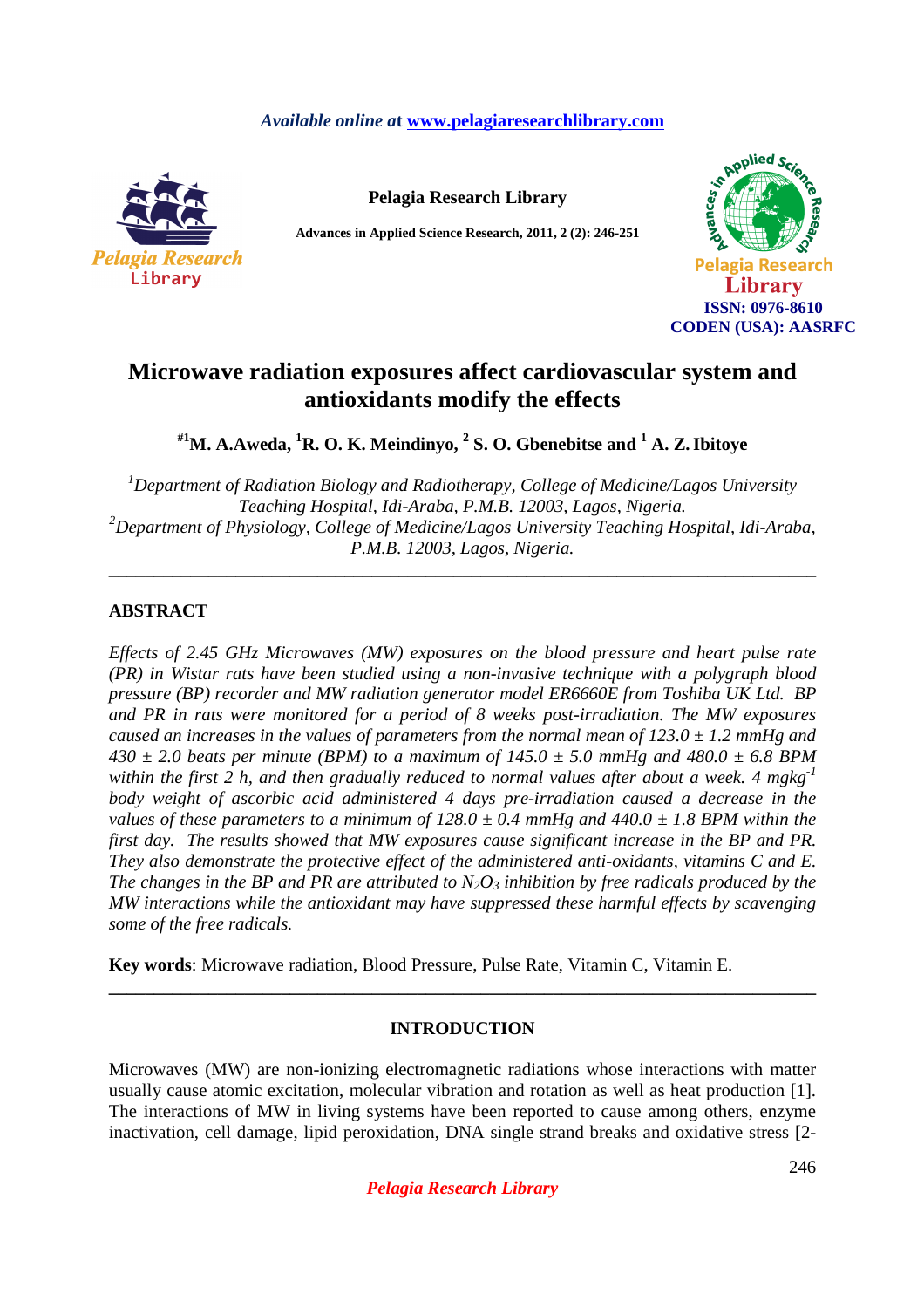11]. In particular MW exposures have been associated with changes in the electrocardiogram (ECG) and electromyogram (EMG), increases in peripheral vascular resistance and hypertension [12-13]. The effects of MW exposures have been categorized into three, viz, athermal, thermal and non-heating effects. The thermal and non-heating are effects identified with temperature changes and heat balance not attributable to the direct conversion of MW energy to heat in tissue. At power levels between 5 mWcm<sup>-2</sup> and 10 mWcm<sup>-2</sup>, the energy transformed into heat in tissue is nearly equal to the heat loss per square centimeter of the body surface in humans and warm-blooded animals under normal environmental conditions. Hence at such power levels, MW interactions are classified as non-heating although thermal mechanisms may be involved. These interactions may actually depend on the characteristics of the radiation, the environment and the biological receptor. Also recent studies have indicated that interactions of MW with biological systems lead to increased free radicals production that may be responsible for most of the athermal harmful effects such as oxidative stress, lipid peroxidation and cell membrane damage [3,6].

*\_\_\_\_\_\_\_\_\_\_\_\_\_\_\_\_\_\_\_\_\_\_\_\_\_\_\_\_\_\_\_\_\_\_\_\_\_\_\_\_\_\_\_\_\_\_\_\_\_\_\_\_\_\_\_\_\_\_\_\_\_\_\_\_\_\_\_\_\_\_\_\_\_\_\_\_\_\_*

Ascorbic acid is a water-soluble vitamin and likely the most efficient antioxidant in the cytosol of living cells. With vitamins A and E it forms the primary vitamin antioxidant in the body. The function of anti-oxidants is to scavenge free radicals that are produced in excess under certain conditions like hyperthermia, stress and vigorous exercise, in this study, as a result of MW radiation interactions. The consequences of excess free radical production have been shown to include increased membrane fluidity, compromised integrity and inactivation of membrane bound receptors and enzymes. Ascorbic acid has the ability to donate electrons, which makes it a potent water-soluble antioxidant [14]. It readily scavenges free radicals such as molecular oxygen, superoxide, hydroxyl radical and hypochlorous acid [15]. High doses of ascorbic acid induce vasodilation in the brachial and coronary arteries [16,17]. Salomen [18] had earlier reported that ascorbic acid supplementation reduced blood pressure in subjects by 7.5 mmHg. Vitamin C could improve vasodilation and vascular reactivity perhaps by decreasing the interaction of  $N_2O_3$  with oxidants.  $N_2O_3$  causes rapid relaxation of vascular smooth muscle [19]. This paper, which is one of our series of studies conducted on MW radiation safety and protection, reports the effects of MW radiation exposures on blood pressure (BP) and heart pulse rate (PR) using Wistar rats as animal model. The results hopefully will indicate the potential health risk in exposed individuals through cardiopulmonary complications from MW exposures.

### **MATERIALS AND METHODS**

The source of MW used was generator the model ER6660E, Serial No. 2 XC 21744 from Toshiba UK Ltd. The detector used was the non-interactive thermistor RS 141, which has a resistance of 4.7 kΩ at 25 °C. The thermistor and the entire MW generator system were calibrated in a 12 cm x 6 cm x 4 cm size water phantom with the aid of standard mercury-inglass laboratory thermometer as reference. Details of the calibration of the system and the determination of the Specific Absorption Ratio (SAR) of the experimental animals have been described elsewhere [3]. The generator was operated at room temperature of  $25 \pm 2$  °C and  $56 \pm 2$ 4 % relative humidity.

Studies were conducted with the aid of the Polygraph model Tail Cuff  $w + w$  BP Recorder model 8005 Ugo Basil from Biomedical Research Apparatus Comerio Va Italy available at the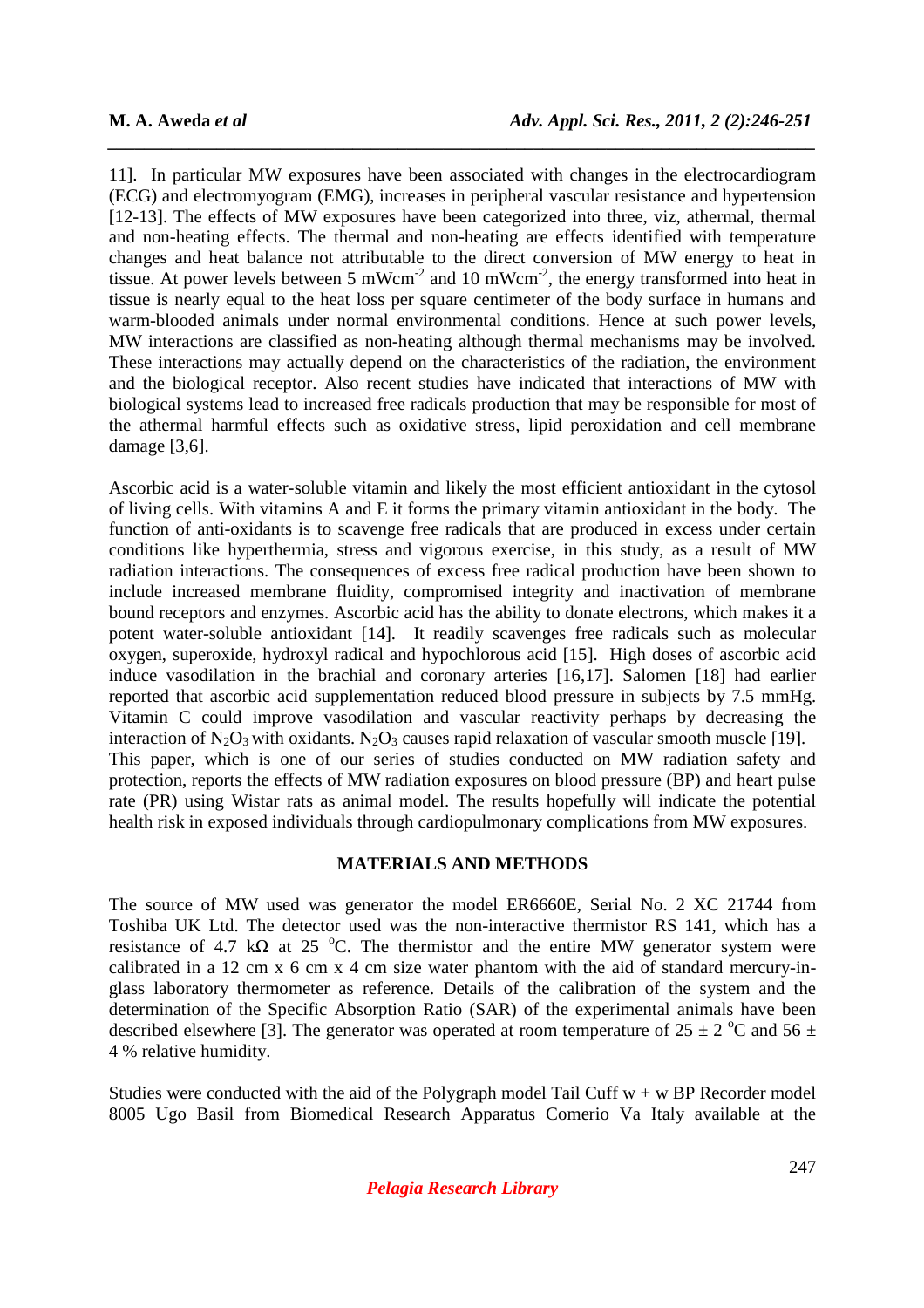Physiology Department of the College. This machine utilizes a non-invasive technique to automatically record the BP (mean arterial pressure) on a special electronically sensitive paper and the PR on a digital readout. The rats were fixed with a special device (restrainer), connected to the machine with leads. Each measurement was repeated thrice for determination of the mean and the SEM of arterial blood pressure and PR.

*\_\_\_\_\_\_\_\_\_\_\_\_\_\_\_\_\_\_\_\_\_\_\_\_\_\_\_\_\_\_\_\_\_\_\_\_\_\_\_\_\_\_\_\_\_\_\_\_\_\_\_\_\_\_\_\_\_\_\_\_\_\_\_\_\_\_\_\_\_\_\_\_\_\_\_\_\_\_*

### **RESULTS AND DISCUSSION**

Figure 1 presents the variation of BP measured over a period of 8 weeks after MW irradiation, compared with unexposed rats. The BP increased from  $125.0 \pm 1.3$  to  $145.0 \pm 5.0$  mmHg (117.2) % of control mean value) immediately after irradiation. The value decreased to  $140.2 \pm 4.2$ mmHg (113.3 % of control mean) one week after and then decreased gradually to about the control value after two weeks. On the figure is also shown the variation in the exposed groups without and with vitamins C and E administration. The value of the BP is always less than those without the antioxidant throughout the monitoring period. Increase with vitamin C was by 113.2 % instead of 117.2 %, and was 114.0 % with vitamin E. Vitamins C and E caused the value to reduce from 140.0  $\pm$  1.2 mmHg and 141.0  $\pm$  0.5 mmHg immediately after exposure to 132.1  $\pm$ 0.8 mmHg and  $128.0 \pm 0.4$  mmHg respectively a week after. The value further decreased to  $124.0 \pm 0.8$  mmHg and  $120.0 \pm 1.1$  mmHg 2 weeks and  $120.1 \pm 0.8$  mmHg and  $121.0 \pm 0.8$ mmHg 4 weeks after irradiation respectively.

Figure 2 presents the variation of the PR measured over the same period after MW irradiation compared with the control. The MW exposure caused the PR to increase immediately after irradiation from  $430.0 \pm 2.6$  for the control to  $480.1 \pm 2.4$  BPM, (111.6 % of mean value). One day after irradiation, the value decreased to  $460.22 \pm 2.2$  BPM (106.9 % of mean) and then further gradually decreased to about the control value 4 weeks after. The mean value within this period was  $446.2 \pm 1.6$  BPM, which is 103.7 % the control mean value.

The figure also shows the variation in PR in the exposed groups of rats without and with vitamins C and E administration. Exposure causes a 106.2 % increase instead of 116.7 % with vitamin C and 105.1 % with vitamin E. Administration of vitamins C and E caused the value of the PR to decrease from  $457.1 \pm 1.8$  to  $439.1 \pm 1.2$  and  $452.1 \pm 2.2$  to  $436.1 \pm 1.6$  BPM respectively one week after. This was followed by a steady decrease to  $430.2 \pm 0.8$  and  $428.2 \pm 0.8$ 0.4 BPM respectively at the  $8<sup>th</sup>$  week after exposure.

The interaction mechanisms of MW leading to the observed cardiovascular changes are yet not very clear. It may probably be as a result of nitric oxide inhibition, a well known vascular smooth muscle relaxant by products of lipid peroxidation and oxidative stress due to increased free radicals production from the MW exposure [3,20]. These results agree with the findings of Kalns et al. [21]. In their work, oxidative stress precedes circulation failure (CF) induced by 35 GHz MW heating. They hypothesized that oxidative stress might have played a role in the pathophysiology of MW induced CF. This oxidative stress has been identified to result from depletion of antioxidants which includes vitamin C, and excessive production of free radicals and other reactive oxygen species like OH<sup> $\dagger$ </sup>, O $\dot{\ }$  and H<sub>2</sub>O<sub>2</sub><sup> $\dot{\ }$ </sup> resulting from MW-tissue interactions.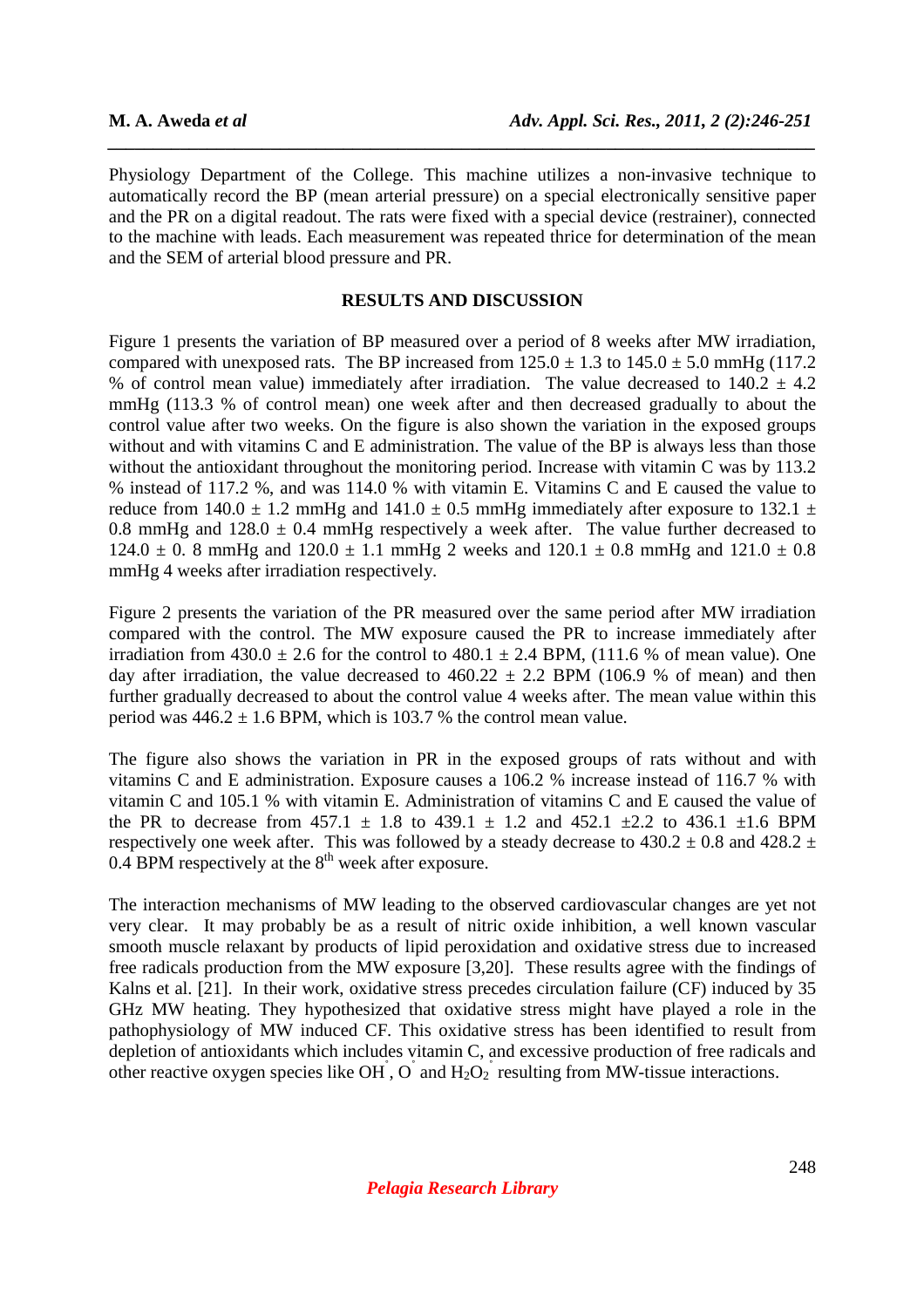

*\_\_\_\_\_\_\_\_\_\_\_\_\_\_\_\_\_\_\_\_\_\_\_\_\_\_\_\_\_\_\_\_\_\_\_\_\_\_\_\_\_\_\_\_\_\_\_\_\_\_\_\_\_\_\_\_\_\_\_\_\_\_\_\_\_\_\_\_\_\_\_\_\_\_\_\_\_\_*

Fig. 1: Variation of pulse rates over a period of 8 weeks after MW exposure and administration of vitamins C and E



The results of earlier study showed that MW exposures lead to increased free radical production and lipid peroxidation. The products of lipid peroxidation, especially the oxidized low density

*Pelagia Research Library*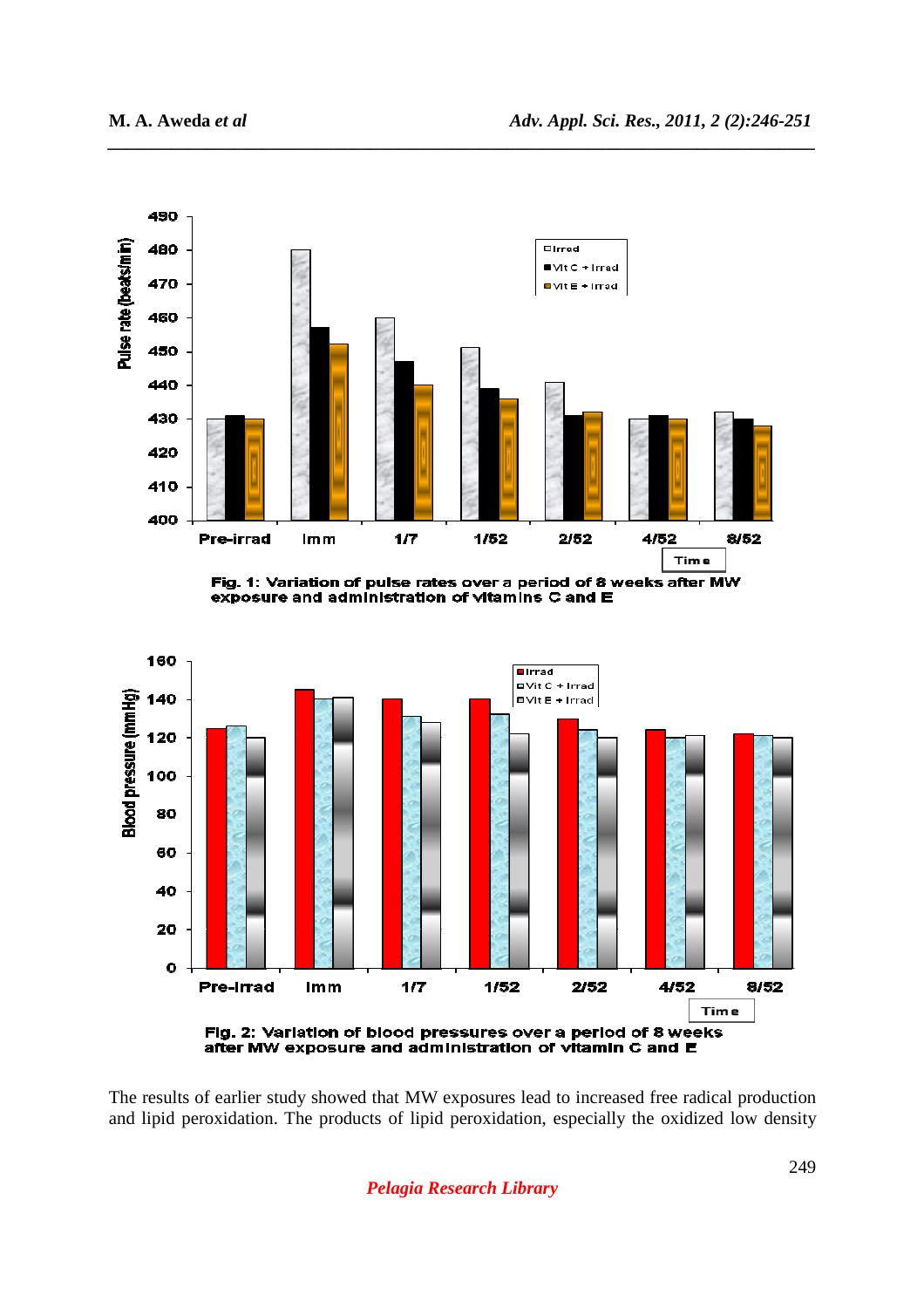lipoprotein cholesterol are responsible for the nitric oxide inhibition, and hence the elevation of the BP and PR. The lower values in these parameters with the vitamins C and E treated groups, showed the strong scavenging action by the antioxidant on the MW induced excess free radicals.

*\_\_\_\_\_\_\_\_\_\_\_\_\_\_\_\_\_\_\_\_\_\_\_\_\_\_\_\_\_\_\_\_\_\_\_\_\_\_\_\_\_\_\_\_\_\_\_\_\_\_\_\_\_\_\_\_\_\_\_\_\_\_\_\_\_\_\_\_\_\_\_\_\_\_\_\_\_\_*

#### **CONCLUSION**

The results of this study show that MW exposure has influence on the cardiovascular system; both the blood pressure and pulse rate were initially raised from 125 mmHg to 145 mmHg and from 430 BPM to 480 BPM respectively, immediately after exposure. They indicate 15 % and 12 % rise over the control values respectively. The results affirm that MW exposures affect the cardiovascular system in Wistar rats. This could be attributed to the heating effect, but more importantly increased free radical production. Administration of vitamins C and E cushioned the harmful effects of MW exposures on the cardiovascular system, showing protective effect on the harmful action of the MW radiation exposures. Implication of this observation is that persons habitually found or working in MW fields may fortify their diet with these antioxidants to reduce the potential health detriments.

#### **REFERENCES**

[1] M. A. Aweda. *J. Nig. Med. Rehab Therapists*, **2000,** 5, 15.

[2] B. Halliwell, J. M. C. Gutteridge. *Free Radicals in Medicine and Science*. Clarendon Press, Oxford, UK, **1989**.

[3] M. A. Aweda, R. O. K. Meindinyo, S. O. Gbenebitse. *The Nig. Postgrad Med. Journ.* **2002,** 10, 243.

**[4]** T. L. Broderick, R. W. Currie, D. J. Paulson. *Can J Physiol Pharmacol* **1997,** 75, 1273.

**[5]** H. W. Chen, C. Hsu. *Cell Stress Chaper-ones* **2000,** 5, 188.

[6] M. A. Aweda, S. O. Gbenebitse, M. O. Kehinde. *Nig. J. Health and Biomed Sces*. **2004**. 3, 1, 56.

[7] M. A. Aweda, M. R. Usikalu, O. O. Adeyemi, O. K. Yemitan. *Archiv Appl Science Res,*  **2010**, 2, 37.

[8] M. A. Aweda, M. R. Usikalu, J. H. Wan, N. Ding, J. Y. Zhu. *Int'l J. Gen. Mol. Biol*. **2010**, 2,189

[9] M. A. Aweda, S. Gbenebitse, R. O. Meindinyo. *Int'l J.Phys. Sci.* **2010**, 5, 1015.

[10] M. A. Aweda, M. R. Usikalu, F. O. Awobajo. *Int'l J. Current Research* **2011**, 2, 120.

[11] M. R. Usikalu, M. A. Aweda, E. B.. Babatunde, F. O. Awobajo. *Am. J. Sci. Ind. Res*., **2010**, 1, 410.

[12] S. I. Jaja, S. I. Aisuodionwe, M. O. Kehinde, S. O. Ghenebitse. *The Nig. Postgrad Med. Journ.,* **2002,** 9, 92.

[13] R. O. K. Meindinyo, PhD thesis, University of Lagos, (Lagos, Nigeria **2005**)

[14] H. E. Sauberlich. In: Present Knowledge in Nutrition. Brown ML, (ed) Washington, DC. (International Life Sciences Institute, **1990**) 132.

[15] S. J. Padayatty, M. Levine. *Am. J. Clin. Nutr.* **2002**, 71, 1027.

[16] E. Bassenge, N. Fink, M. Skatchkov, B. Fink. *J. Clin. Invest.* **1998,** 102, 67.

[17] A. C. Carr, B. Frei. *Am. J. Clin. Nutr.* **1999,** 69, 1086.

[18] R. Salomen, H. Korpela, K. E. Nyyssonen, E. Porkkala, J. T. Salonen. *Life Chem. Rep.* **1994**, 12, 65.